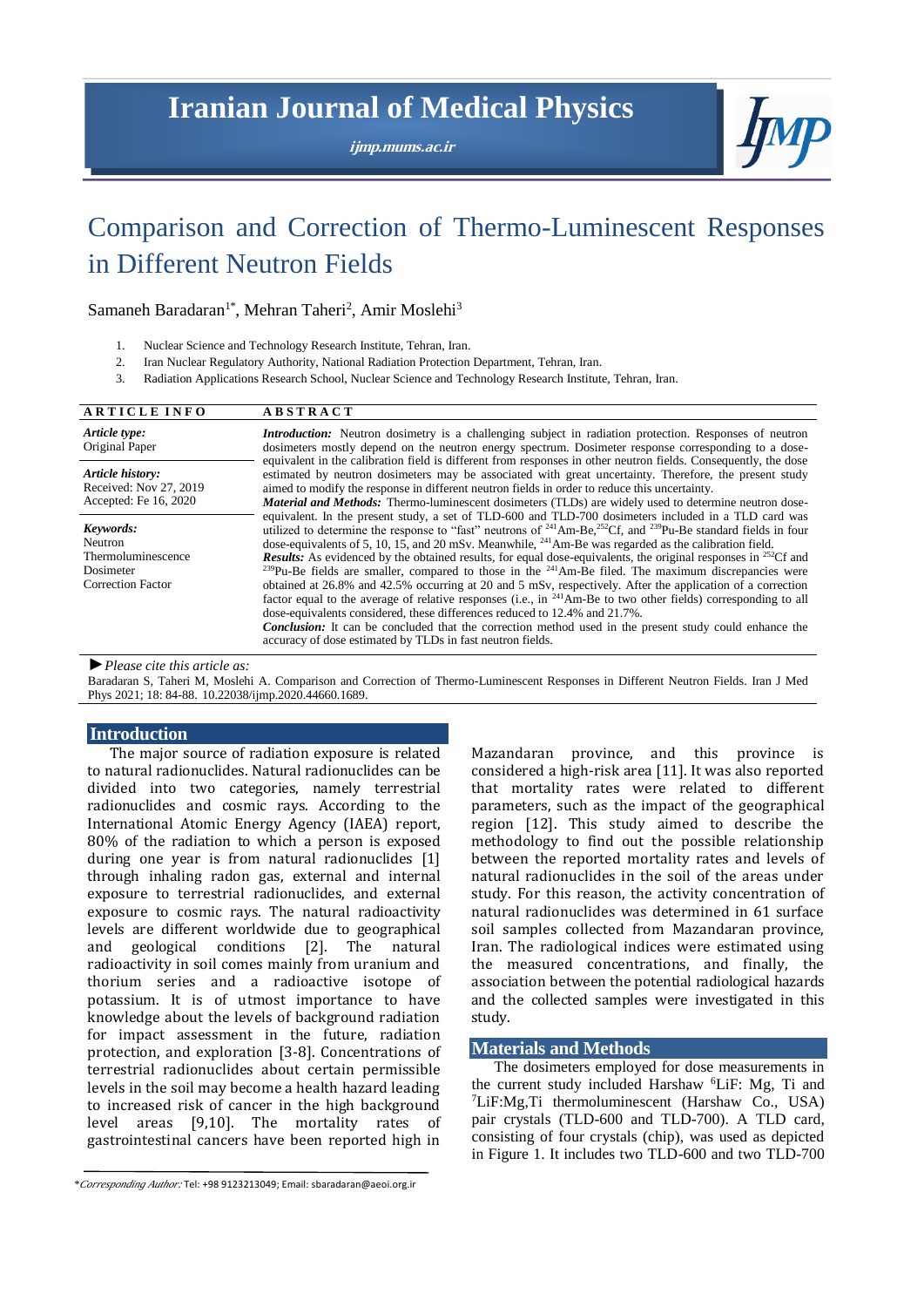crystals. The TLD-700 is composed of 95.12% 7Li and 4.38% 6Li, while TLD-600 consists of 0.03% 7Li and 99.47% 6Li. The amount of Ti and Mg impurities in the TLDs are in the order of ppm. Since TLD-600 is sensitive to both gamma-ray and neutrons, TLD-700 (only sensitive to gamma rays) was used to separate the contribution of gamma ray from neutrons. The TLD crystals have a dimension of 3.1 mm×3.1 mm×0.4 mm. The TLD card was placed on ISO slab phantom with a dimension of 30 cm×30 cm×15 cm made of Polymethyl Methacrylate (PMMA) walls and filled with water. The 241Am-Be, 252Cf, and <sup>239</sup>Pu-Be as the standard sources of calibration laboratories in the Atomic Energy Organization of Iran (AEOI) were used as neutron fields in the present study. Their characteristics are presented in Table 1. The TLD card was located at a distance of 1 m from the sources, and all experimental setups were placed in the air. The schematic view of the irradiation setup is displayed in Figure 2.

Table 1. Characteristics of standard calibration neutron sources used in the study

| Standard source | Activity (Ci) | Emission rate $(n/s)$ | Dose-equivalent rate at $1 \text{ m} (\mu S v / h)$ |
|-----------------|---------------|-----------------------|-----------------------------------------------------|
| $241$ Am-Be     | 9.65          | $1.97 \times 10^{7}$  | 228                                                 |
| 252Cf           | 2.2           | $2.28 \times 10^7$    | 6780                                                |
| $^{239}Pu-Be$   | 2.5           | $1.66 \times 10^{7}$  | 198                                                 |



Figure 1. Schematic view of the TLD card used in the study, TL<sub>1</sub> and TL<sub>4</sub> are TLD-600, while TL<sub>2</sub> and TL<sub>3</sub> are TLD-700.



Figure 2. Schematic view of the setup for irradiation of thermo-luminescent dosimeter card in a neutron field

With knowledge of dose-equivalent rates of the three standard sources in separate irradiations, time is set in such a way that dose-equivalents of 5, 10, 15, and 20 mSv are received by the TLD card in any field. The calibration of all TLDs is carried out in the 241Am-Be field. The TLD reader Harshaw model 6600 is also used for reading the TLDs. The contributions of TL dosimeter in the card are defined as follows and displayed in Figure 1:

TL<sub>1</sub> (TLD-600): Thermal neutrons  $(n<sub>th</sub>)$ +albedo neutrons + gamma rays  $TL_2$  (TLD-700): gamma rays

TL<sup>3</sup> (TLD-700): gamma rays

TL<sub>4</sub> (TLD-600): Thermal neutrons  $(n_{th})$ +gamma rays

The  $TL_1$  is the total dose obtained by the summation of gamma-ray dose, thermal neutron dose, and albedo neutron dose (backscattered from phantom). The  $TL_2$  is the gamma-ray dose. The  $TL_3$  is similar to  $TL_2$ ; nonetheless, the effect of thermal neutron dose is eliminated by the Cd filter. The  $TL_4$  is only the summation of gamma-ray dose and thermal neutron dose (the effect of thermal neutron dose is eliminated by Cd filter).

The response of a given TLD in the card is obtained using Equation 1 [1]:

$$
TL'_{i} = TL_{i} \times \frac{RL_{0}}{RL_{i}} \times ECC_{i} - TL_{ib} \times \frac{RL_{0}}{RL_{ib}} \times ECC_{ib} \tag{1}
$$

where  $TL_i$  (*i* denotes the number of TLDs) is the response of each TLD,  $RL_0$  signifies the intrinsic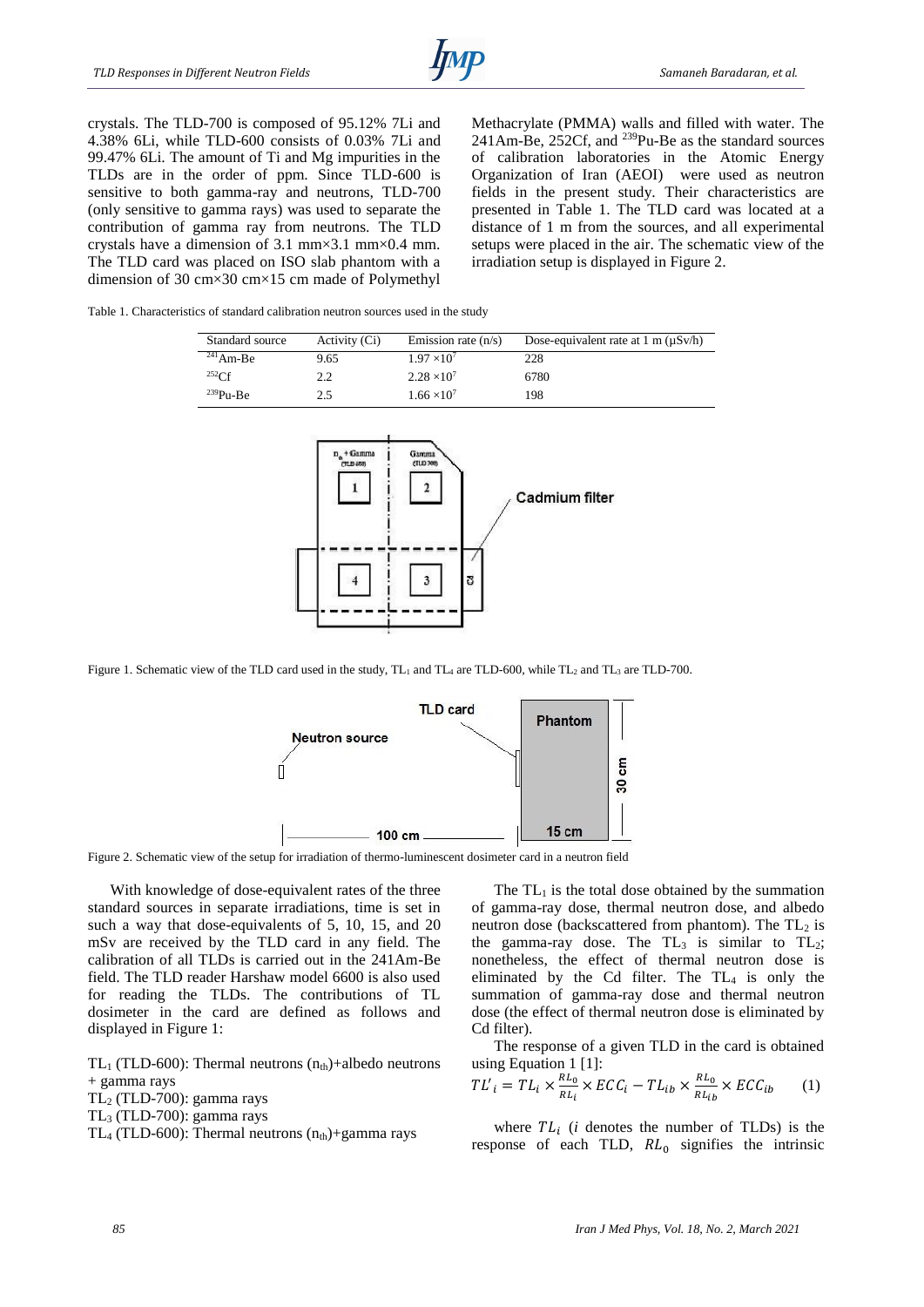response of TLD reader (using a <sup>14</sup>C radioactive source as the reference light),  $RL<sub>i</sub>$  is the intrinsic response corresponding to any TLD, and  $ECC_i$  is the Element Correction

The coefficient for the TLDs. Index *b* refers to the background. Finally, the response to "fast" neutrons can be determined by Equation 2 [12]: ′

$$
R = (TL'_{1} - TL'_{4}) - 0.34TL'_{4}
$$
\n<sup>(2)</sup>

where  $0.34TL'_{4}$  refers to the correction of the thermal albedo factor from the cadmium filter in the TLD card [12]. The contribution of gamma rays in response is subtracted from the neutrons. It is noteworthy that for each dose-equivalent in every neutron field, four measurements are carried out and the related response is the average of four responses.

#### **Results**

Variation of TLD response in terms of nano coulomb (nC) versus dose-equivalents in the three neutron fields is illustrated in Figure 3. Error bars show one standard deviation of the data. Moreover, Table 2 presents the data points plotted in this figure. The difference (in %) of responses in <sup>252</sup>Cf and <sup>239</sup>Pu-Be fields from <sup>241</sup>Am-Be are also provided.

The standard deviations are related to the sources of uncertainties associated with TL dosimeters regarding GSR part 3 and GSG-7 standard documents [13, 14]. The GSR part 3 introduces the radiation protection and the safety procedures required for radiation sources, while GSG-7 describes the standards

and conditions for occupational radiation protection. The uncertainty sources are induced by dosimetry systems that briefly include inhomogeneity of detector sensitivity, reader stability, reference calibration, energy and angle of exposure, and fading of TLD chips. They are about 20% with a 95% confidence level. As illustrated in Figure 3, the TLD response increases with increasing the dose-equivalent according to the linearity characteristics of TLDs in all three neutron fields. Moreover, for any dose-equivalent, the response to <sup>241</sup>Am-Be neutrons is larger, as compared to the response in <sup>252</sup>Cf and <sup>239</sup>Pu-Be fields. The maximum discrepancies are 26.8% and 42.5% occurring at 20 and 5 mSv, in <sup>252</sup>Cf and <sup>239</sup>Pu-Be fields, respectively.

The difference of responses in the calibration field from the other fields can be described by different neutron energy spectra. Neutron interactions and the related cross-sections strongly depend on its energy. The contribution of interactions leading to an observable response caused by that energy will vary when the probability of a given energy is not similar in different spectra. Since fast neutron response was merely considered in the present study, and the <sup>241</sup>Am-Be spectrum has more fast neutrons, compared to the other fields considered here, it is evident that its response is more than the other neutron sources.



Figure 3. Thermo-luminescent dosimeter response vs. dose-equivalents in three different neutron fields, Error bars show one standard deviation of the data.

Table 2. Original response of thermo-luminescent dosimeters (nC) to fast neutrons of <sup>241</sup>Am-Be, <sup>252</sup>Cf, and <sup>239</sup>Pu-Be fields. Difference (%) of responses in  $^{252}$ Cf and  $^{239}$ Pu-Be fields from those  $in \frac{241}{241}$ Am-Be

| Dose-Eq. $(mSv)$ | $^{241}$ Am-Be     | $^{252}$ Cf        | Diff. $(\%)$ | $^{239}Pu-Be$      | Diff. $(\%)$ |
|------------------|--------------------|--------------------|--------------|--------------------|--------------|
|                  | $51.98 \pm 10.40$  | $41.12 \pm 8.22$   | 20.89        | $29.90 \pm 5.98$   | 42.50        |
| 10               | $111.64 \pm 22.33$ | $82.61 \pm 16.55$  | 26.00        | $67.15 \pm 13.43$  | 39.85        |
|                  | $138.80 \pm 27.76$ | $121.86 \pm 24.37$ | 12.20        | $108.95 \pm 21.79$ | 21.50        |
| 20               | $200.16 \pm 40.03$ | $146.59 \pm 29.32$ | 26.76        | $131.86 \pm 26.37$ | 34.12        |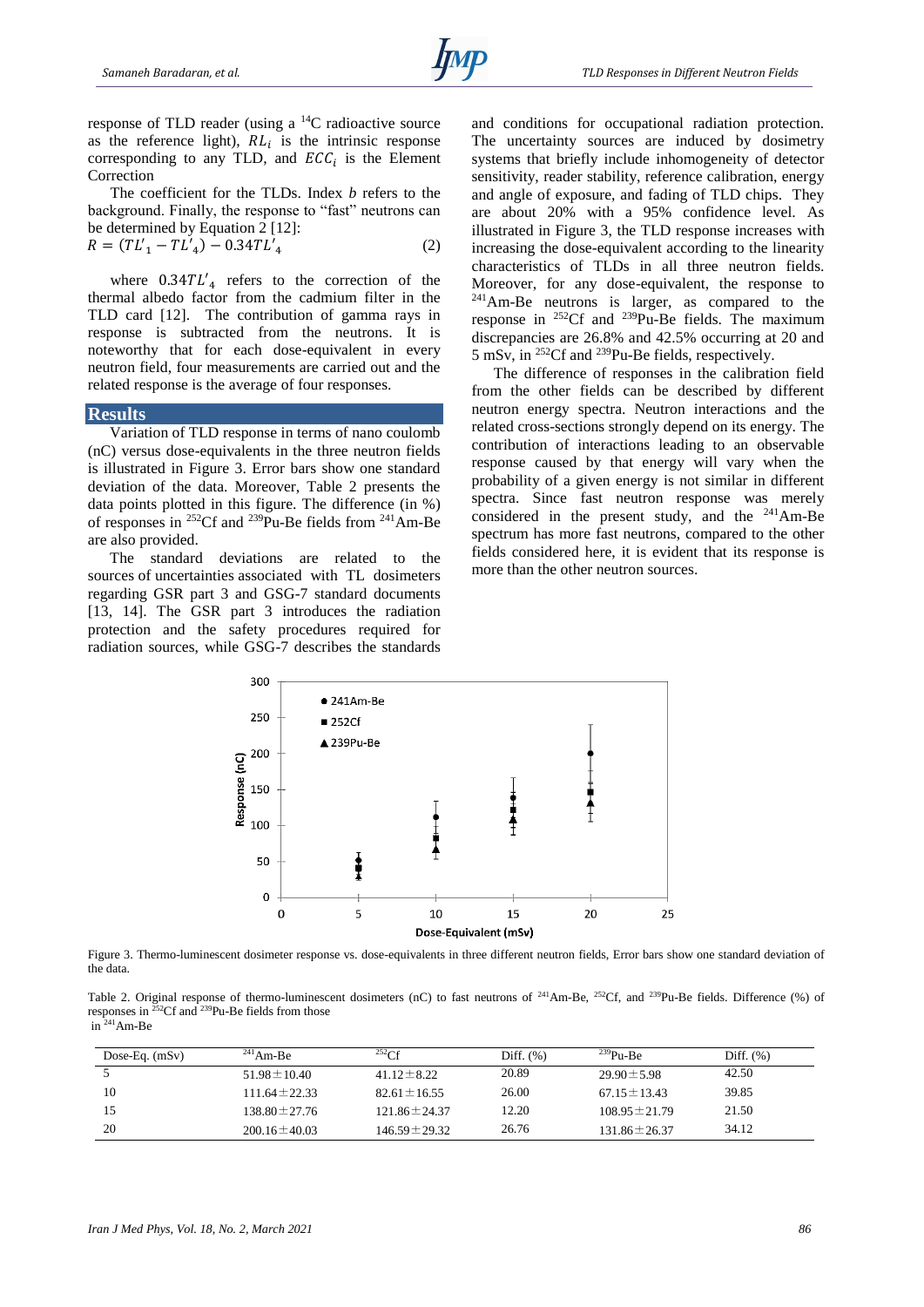## **Discussion**

As displayed in Table 2, due to the dependency of TLD response on neutron energy, the responses corresponding to equal dose-equivalents are not the same. This may reduce the accuracy of dose estimation in neutron fields for occupational exposure control. Therefore, to improve the accuracy required for neutron dosimetry, it is important to reduce the variation of responses in different fields.

To achieve this goal, the responses in <sup>241</sup>Am-Be fields relative to the corresponding responses in the two other fields were initially calculated. Table 3 presents the relative responses using the data in Table 2 and the average of these relative responses. Subsequently, this average is multiplied by the responses provided in Table 2. Finally, the corrected responses and their differences from the calibration field (i.e.,  $241$ Am-Be) are listed in Table 4.

Furthermore, they are illustrated versus doseequivalent in Figure 4. It is obvious that after this correction, the differences observed between the responses in the three neutron fields are reduced. The maximum discrepancies between 252Cf and 239Pu-Be fields are 12.34% and 21.66%, respectively, as compared to 241Am-Be. Based on a comparison between Tables 2 and 4, for 5, 10, and 20 mSv, the differences are reduced dramatically. Although the responses for 15 mSv changed after correction, their differences from the original data remained almost intact.

Table 3. Responses of thermo-luminescent dosimeters in <sup>the 241</sup>Am-Be field relative to the other fields

| Dose-Eq. $(mSv)$  | $^{241}$ Am-Be $/^{241}$ Am-Be | <sup>241</sup> Am-Be $\frac{252}{C}$ | <sup>241</sup> Am-Be $\frac{239}{\mu}$ -Be |
|-------------------|--------------------------------|--------------------------------------|--------------------------------------------|
|                   | 1.00                           | 1.27                                 | 1.74                                       |
| 10                | 1.00                           | 1.35                                 | 1.67                                       |
| 15                | 1.00                           | 1.17                                 | 1.27                                       |
| 20                | 1.00                           | 1.37                                 | 1.52                                       |
| Correction factor | $Average = 1.00$               | 1.28                                 | 1.55                                       |

Table 4. Corrected responses of thermo-luminescent dosimeter (nC) to fast neutrons of <sup>252</sup>Cf and <sup>239</sup>Pu-Be fields and their difference from <sup>241</sup>Am-Be

| Dose-Eq. $(mSv)$ | $^{241}$ Am-Be     | 252CF              | Diff. $(\%)$ | $^{239}P_{11}$ -Be | Diff. $(\%)$ |
|------------------|--------------------|--------------------|--------------|--------------------|--------------|
|                  | $51.98 \pm 10.40$  | $52.63 \pm 10.52$  | 1.25         | $46.35 \pm 9.27$   | 10.83        |
| 10               | $111.64 \pm 22.33$ | $105.74 \pm 21.84$ | 5.28         | $104.08 \pm 20.82$ | 6.77         |
| 15               | $138.80 \pm 27.76$ | $155.98 \pm 31.19$ | 12.37        | $168.87 \pm 33.77$ | 21.66        |
| 20               | $200.16 \pm 40.03$ | $187.64 \pm 37.52$ | 6.25         | $204.38 \pm 40.87$ | 2.11         |



Figure 4. Corrected thermo-luminescent dosimeter response vs. dose-equivalent in three different neutron fields